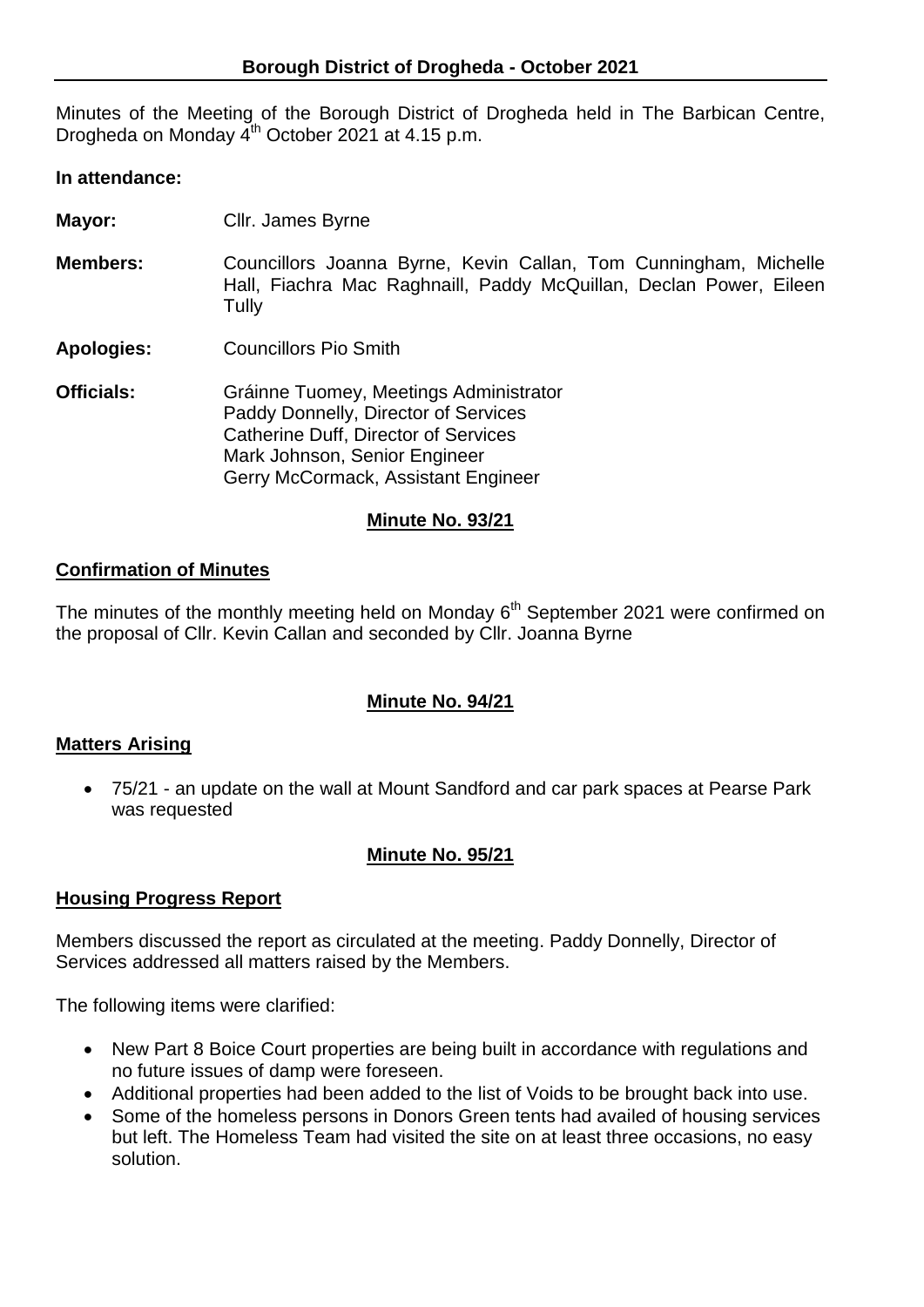## **Minute No. 96/21**

## **Operations and Marine Progress Report**

Members discussed the report as circulated at the meeting. Mark Johnson, Senior Engineer addressed all Operations Matters raised.

The following items were highlighted:

- Expected works at Donore Road did not go ahead due to land owner pulling permission at last minute. The information given to councillors was correct at time given, a request to update councillors on where change of plans occur was noted.
- Resurfacing at Rathmullen Junction (and other areas) would be carried out in coming weeks but other works on it would be delayed until Active Travel funding available next year.
- Illegal dumping stockpile was again appearing at St Anthonys Park
- Gully works were underway but where flooding is caused by subsidence this is a significantly higher cost and lengthier process.
- The Town and Village Scheme was looking at funding for extension of footpaths
- Fáilte Ireland funding for lighting of monuments was welcomed but a request to spray and remove overgrowth first was made. The cost and difficulty in appointing Conservation Architects to this was cited.
- A list of bike rack locations would be furnished to Members
- Requests for safety audits were noted. Members were advised of process and of the criteria for priority ranking. 50/60 locations are on list and circa 20 get done annually.
- Road works completed but markings outstanding were noted.
- Members were advised that not all requests for yellow boxes could be accommodated and where installed require maintenance every 3 - 4 years.
- Request for dredging harbors noted but costs, environmental assessments, consultation and external permission process can prohibit
- Speed ramps not preferred option for traffic calming.
- Cats eyes policy is that they are for national and not local or regional roads.
- Members were advised to address Active Travel and other Infrastructure queries through Sugar or hold until next month when Infrastructure would attend.

It was requested that Louth County Council write to Drogheda Port to remove the dredger Hebble Sand and to clean the rubbish on Donors Green which is accumulating due to homeless tent occupancy on green.

## **Minute No. 97/21**

### **Taking in Charge Report**

Members discussed the report as circulated at the meeting and Gerry McCormack, Assistant Engineer responded on all matters.

The following were noted:

- No funding is available unless bonds are in place
- Requests for resurfacing of estates Taken in Charge were dealt with in order of priority of worst and where funds allowed. There was very little remaining funding this year.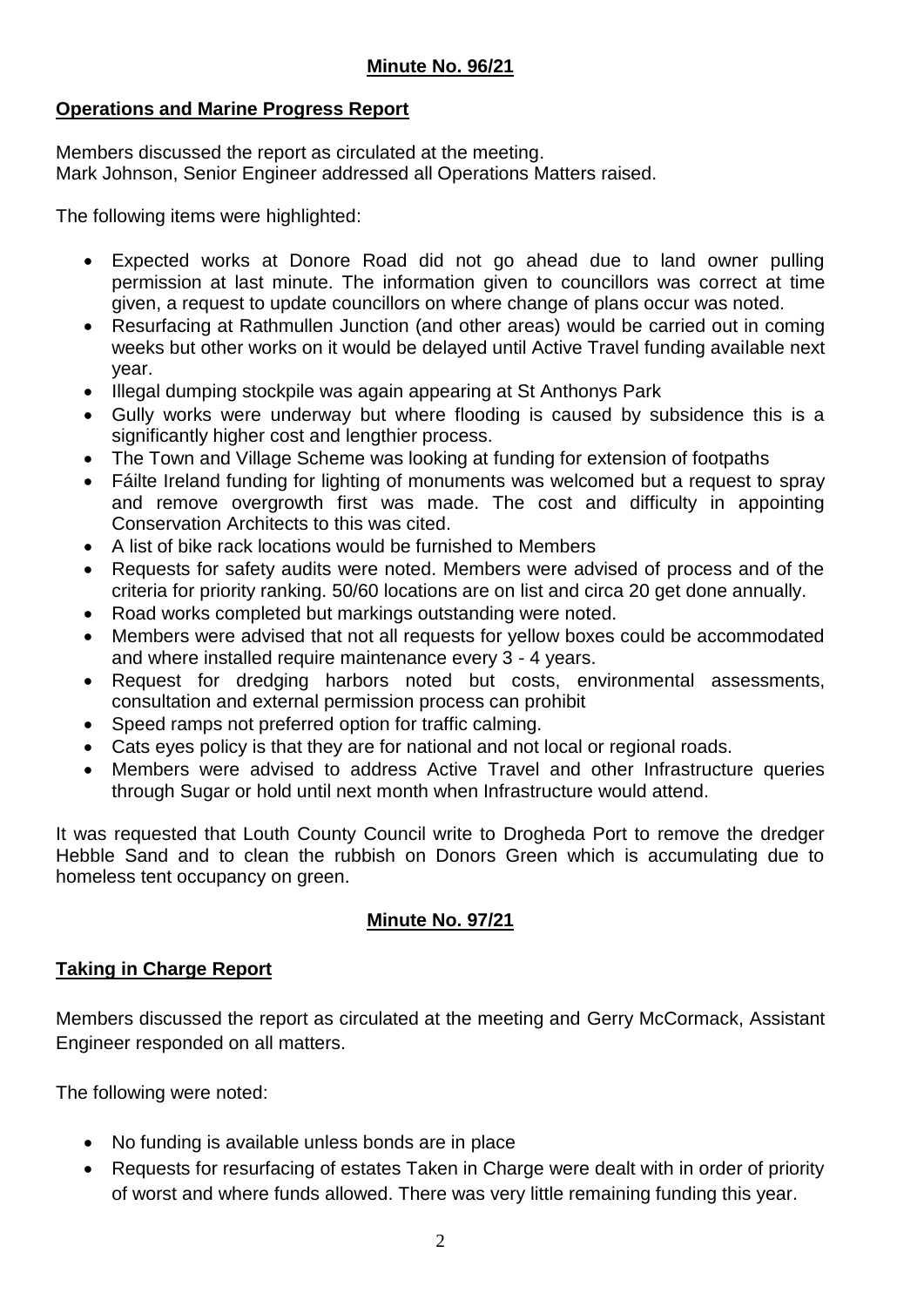## **Minute No. 98/21**

## **Drogheda Allocation of Members Community Grants**

Approval of the Drogheda Allocation of Members Community Grants as circulated with the agenda was:

**Proposed by:** Cllr. Kevin Callan **Seconded by:** Cllr. Michelle Hall **And resolved**

## **Minute No. 99/21**

### **Graffiti Report**

Members discussed the report as circulated at the meeting and Mark Johnson responded on all matters.

 Members were advised of the appointment of a contractor who is currently removing graffiti from public places, and that the Community Warden has written to all land owners with graffiti on private lands.

# **Minute No. 100/21**

### **Notice of Motion**

### **Proposed by: Cllr. Pio Smith**

"Asking that this Borough District will clarify who authorised the clean-up of vacant ground in Rathmullen Park in May 2021 behind houses 301 etc, why was it done, who carried out the work and how much did it cost."

As Cllr. Pio Smith was not present his motion was deferred to next meeting.

## **Minute No. 101/21**

### **Notice of Motion**

### **Proposed by: Cllr. Pio Smith**

"Asking that this Borough District will provide a list of the estates where the council is responsible for grass cutting, explain why the council assumes responsibility for grass cutting, outline the cost of grass cutting per estate and clarify if Louth County Council is the owner of the green space in Trinity Gardens."

As Cllr. Pio Smith was not present his motion was deferred to next meeting.